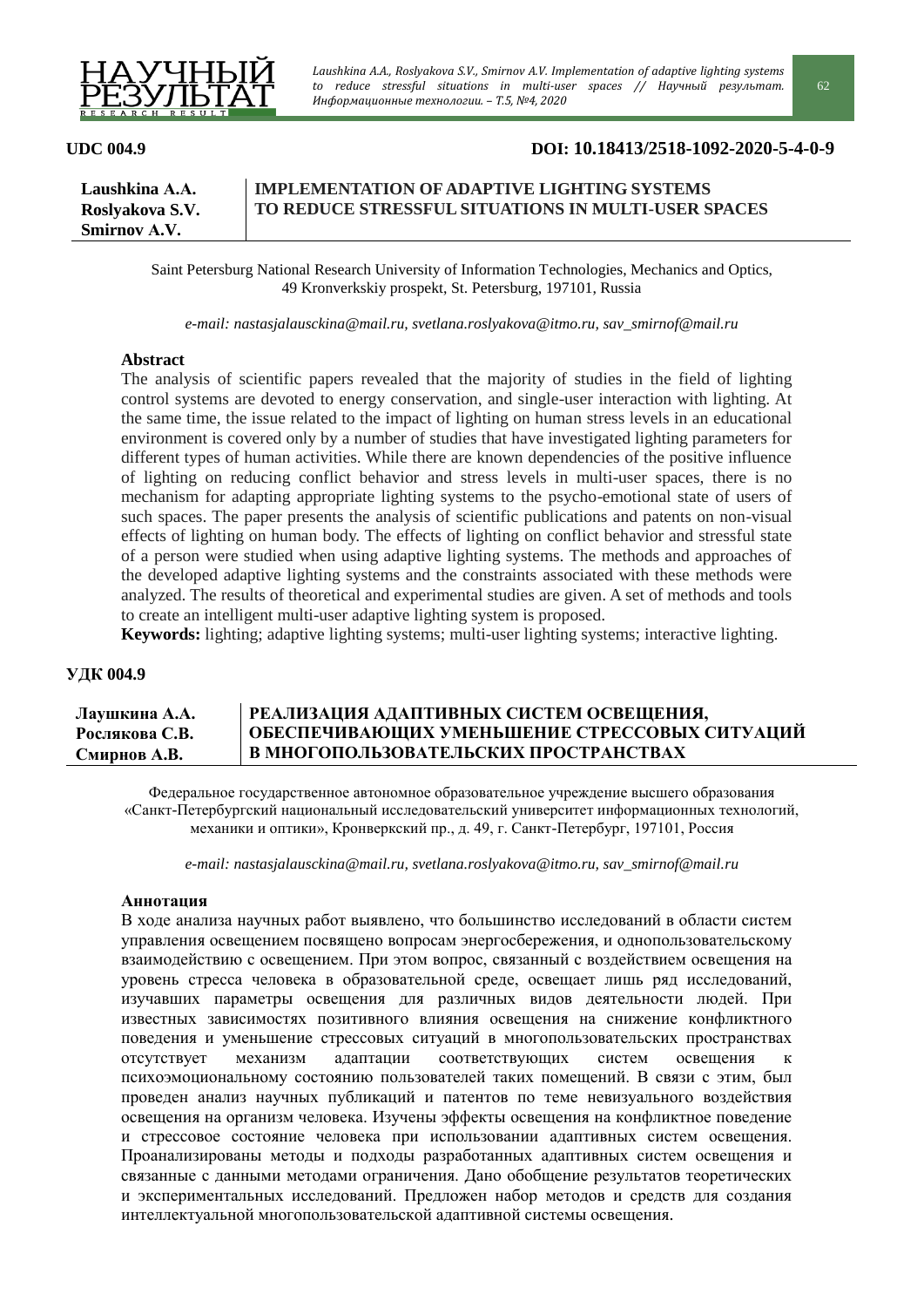

**Ключевые слова:** освещение; адаптивные системы освещения; многопользовательские системы освещения; интерактивное освещение.

# *INTRODUCTION*

The impact of light on a person is varied, complex, and all-encompassing. Light affects vision, determines the cycles of daytime and seasonal functioning of the body, affects the levels of psychophysiological activity and mood [1-5]. The so-called non-visual effects of light were discovered [6]. The non-visual effects of light appear by stimulation of the eye photoreceptors. The receptors, rods and cones, are relatively well researched and described in the existing publications. The research over the past 25 years has shown that there is another type of photoreceptor in the eye. That type is important in the non-visual effects of light on humans. Discovered in 2002, these photoreceptors are known as photosensitive retinal ganglion cells (ipRGC), and their photosensitivity is based on the photopigment melanopsin [7]. The non-visual effects of light affect our mood, concentration, vitality, focus, mental and physical performance. There are three types of light effects on human body: circadian, cognitive, and emotional [8]. The result of these effects depends on time and duration of exposure to light, as well as on lighting quality [9].

Education at school and university is accompanied by anxiety and serious stress. Escalating behavior is reported by the media almost daily. Escalating behavior is an intensely developing conflict in time and emotional background. Individuals or groups of people show aggression, which often leads to verbal or physical attacks. The escalation of conflict usually includes narrowing and decrease of attention and progressive cognitive disfunction. Scientists have studied the effect of lighting on student anxiety and their aggressive behavior using different illuminance and color temperature of lighting [10]. The findings showed that different lighting modes could directly reduce student anxiety and improve their social behavior.

It is logical to assume that the effects already identified in everyday and work environment and the developed lighting systems are applicable to the educational environment [11].

Lighting has become a significant part of the "smart home", allowing to support various activities that require changes in lighting parameters (color temperature, illuminance level and luminance) in the process of learning, work, recreation, and communication between a group of people [10, 12, 13, 20]. The demand for smart lighting systems is confirmed by market growth; according to market research by the MarketsandMarkets, the smart lighting market will grow from \$ 13.4 billion in 2020 to \$ 30.6 billion by 2025 with a CAGR of 18.0% over the predicted period [14].

Adaptive lighting systems (ALS) are equipped with sensors and actuators that can dynamically adapt to current environmental conditions and people's needs. The consumer's ability to interact with lighting refers to the concept of "interactive lighting". Such systems foresee the aims and intentions of the user, which can be determined from the actions (video surveillance system and audio recording) or information about the environment (for example, light, pressure and noise sensors). On the one hand, adaptive lighting can react to user actions without direct interaction. On the other hand, adaptation can also be performed by the user intentionally. It is necessary to receive feedback from the system to create stable lighting parameters: the user performs various actions; the adaptive system reacts to this and changes the lighting parameters by the specified conditions. However, at the moment, the main problem is the lack of a mechanism for adapting the corresponding lighting systems to conflict behavior and stressful states of users in multi-user spaces.

The paper aimes to describe the methods and mechanisms to adapt the corresponding lighting systems to influence conflict behavior and stress state of users and related features.

# *MATERIALS AND METHODS*

The analysis of the articles was performed based on the existing methods and the means of adaptive lighting systems functioning. The following criteria were identified to choose methodology for ALS creation:

1. Set of sensors required for the ALS energy-efficient functioning.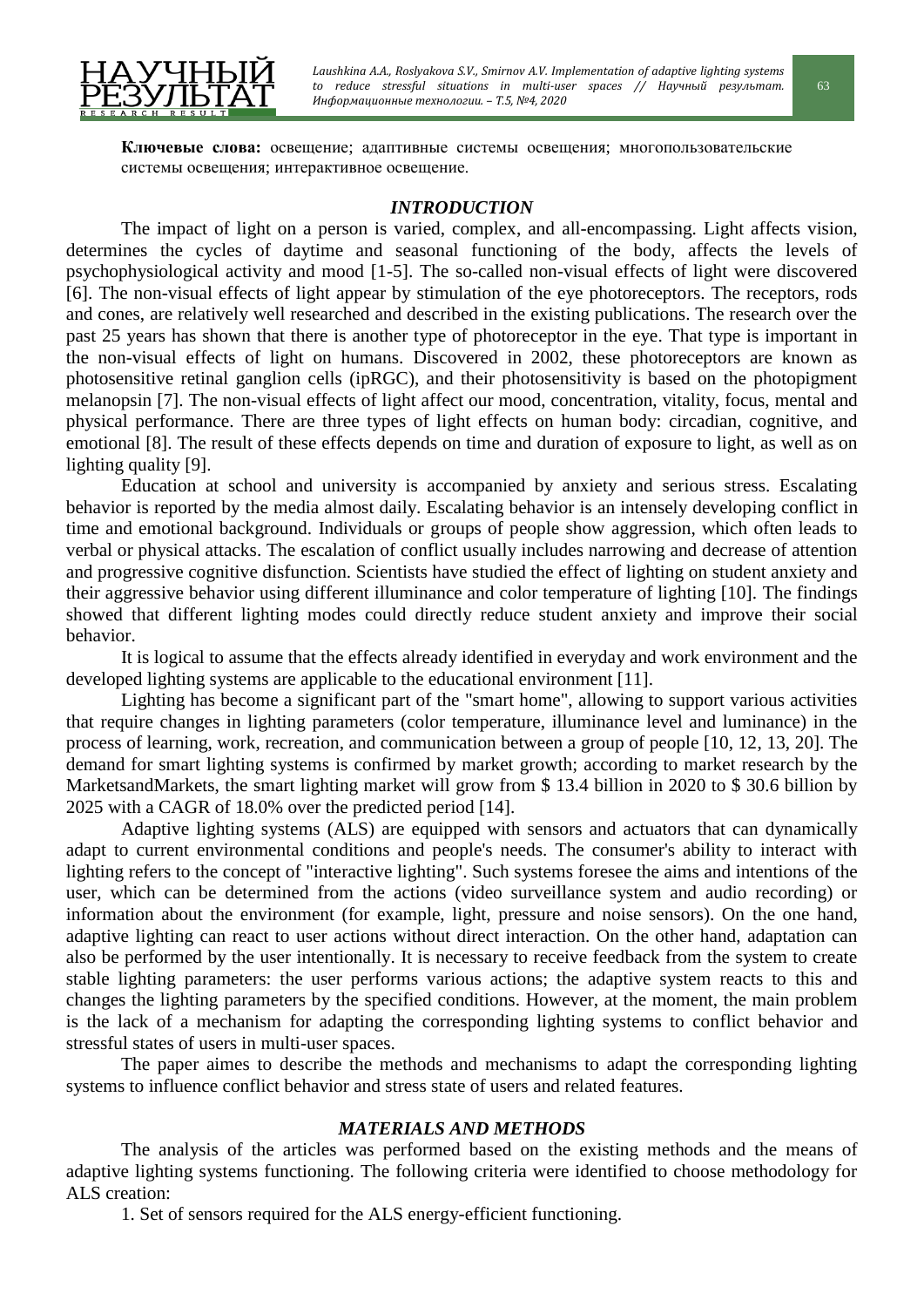2. System autonomy (minimal user intervention to maintain the quality of the system).

3. Multimodal information about the external and internal environment (for a complete and accurate assessment of the environment with a further ALS adaptation of the).

4. User group focus (considering conflicts of preferences in the choice of lighting).

5. Consideration of conflict behavior and stress state of users.

6. ALS Intelligence (self-learning based on neural networks).

7. Combination of ALS monitoring and control (processing and output of multimodal information in adaptive lighting systems to create control protocols and self-optimization of multiuser systems).

At the moment, adaptive systems that respond to human activities, climate change, and daylight hours are quite common. However, the lighting settings that affect the person (color temperature and luminous flux of the luminaires) are changed by a given scenario or adjusted by the user [10, 12]. Adaptability in such systems is usually associated with dimming to save energy. For example, a neural network controller, which can regulate the lighting in a class considering illuminance of the environment and the number of people, was developed and tested [3].

However, in the smart home market, especially in the smart lighting market, there are no examples of systems that collect, process and transmit information about a group of users. At the same time, a large number of patents in the field of human biomonitoring testifies the relevance and prospects of combining monitoring and control of the lighting system in one device.

The patents describe lighting systems that work with wearable sensors that detect body temperature, momentum and user location in combination with external environmental factors such as temperature and lighting [8].

The existing solutions are aimed at reducing conflict situations in the choice of lighting modes in multi-user interaction. The patent [15] proposes a conflict resolution option based on a dynamic change in the user's position in space and the direction of his gaze, while the light characteristics output by the system show averaged values. It should be noted that this system does not allow making changes by the user, and also does not show information about changes made by other users. By depriving the user of this opportunity and by allowing the systems control lighting, there is a risk of a "loss of control" effect for the user, which will cause internal (and then external) problems.

Data storage, processing, and visualization are getting better lately. In addition to saving energy, lighting manufacturers are striving to improve perception and simplify lighting control. Therefore, more researchers are paying attention to improve-control algorithms [16-18]. Statistics, data modeling, and machine learning techniques are used to save energy. Among other things, an intelligent lighting system was developed with the possibility of continuous learning [19]. It can dynamically adjust illuminance, color temperature and luminance distribution according to specific learning requirements and conditions, such as the number of students per class, their academic performance, class schedule, room furnishing and energy efficiency. This system uses not only manual control but also automatic scene switching via integration with school timetables.

The authors suggested that the system they developed could help researchers study the correlation between student performance and environmental parameters.

The input data used in the existing studies included various combinations of indoor user placement and sensor information such as space occupancy and ambient lighting, schedule information, and user preferences. The authors faced the problem of integrating several systems and datasets into ALS to combine various information to select a suitable lighting mode. The researchers from the University of Waterloo have found a new approach to solve this problem: they used the advantages of big data and machine learning to increase the speed of data processing and the possibility of developing a system based on the information received.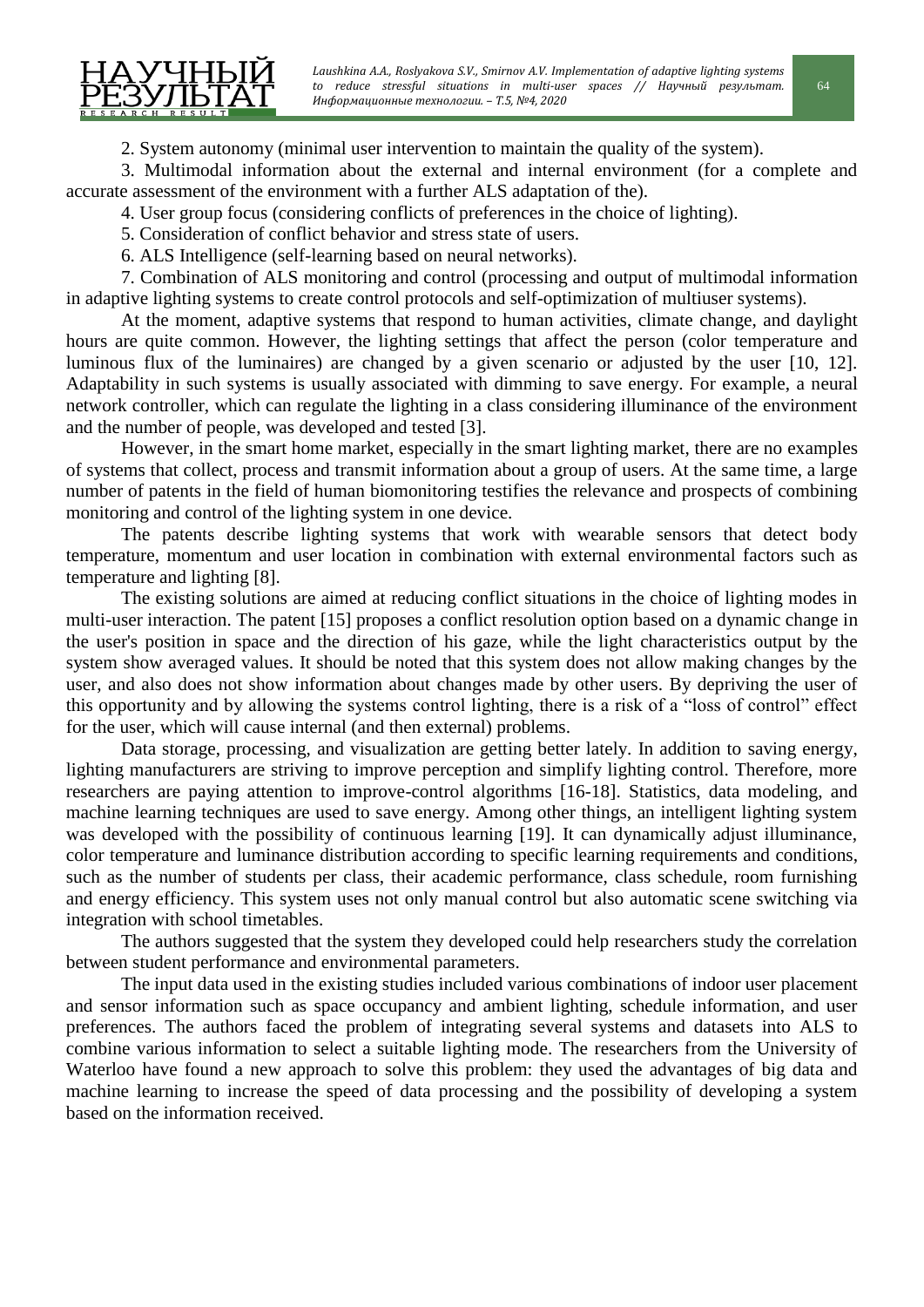



*Fig. 1.* Block diagram of switching lighting modes with class schedule

Figure 2 illustrates the mechanism and workflow of the proposed framework, which consists of two main processes: control flow and self-optimization flow.



*Fig. 2.* Structure of a self-optimizing classroom lighting environment

Such intelligent lighting systems have the potential to become a platform for future research on the effects of lighting on humans and can also be widely used in everyday life, which gives this approach an advantage over the existing ALS. However, from a technological point of view, the system still has many opportunities for improvement: the addition of devices to monitorу environmental conditions, users' needs, and their conflict behavior and stress state.

# *RESULTS*

It is possible to automate ALS, integrate intelligence properties and obtain reliable results at the end of the data processing cycle, combining the entire transformed set of signals and artifacts of the human body, that reflects the internal changes in the psyche and consciousness of people. The best way to collect multimodal information about the environment, changes in the conflict behavior and stress state of a group of users is via audio and video channels. Students work at computers with cameras already builtin, which will further facilitate the integration of ALS into office spaces.

The data is recorded continuously and dynamically, which helps to avoid false or approximate interpretations and conclusions arising from the statics of the image. Instant image fixation is provided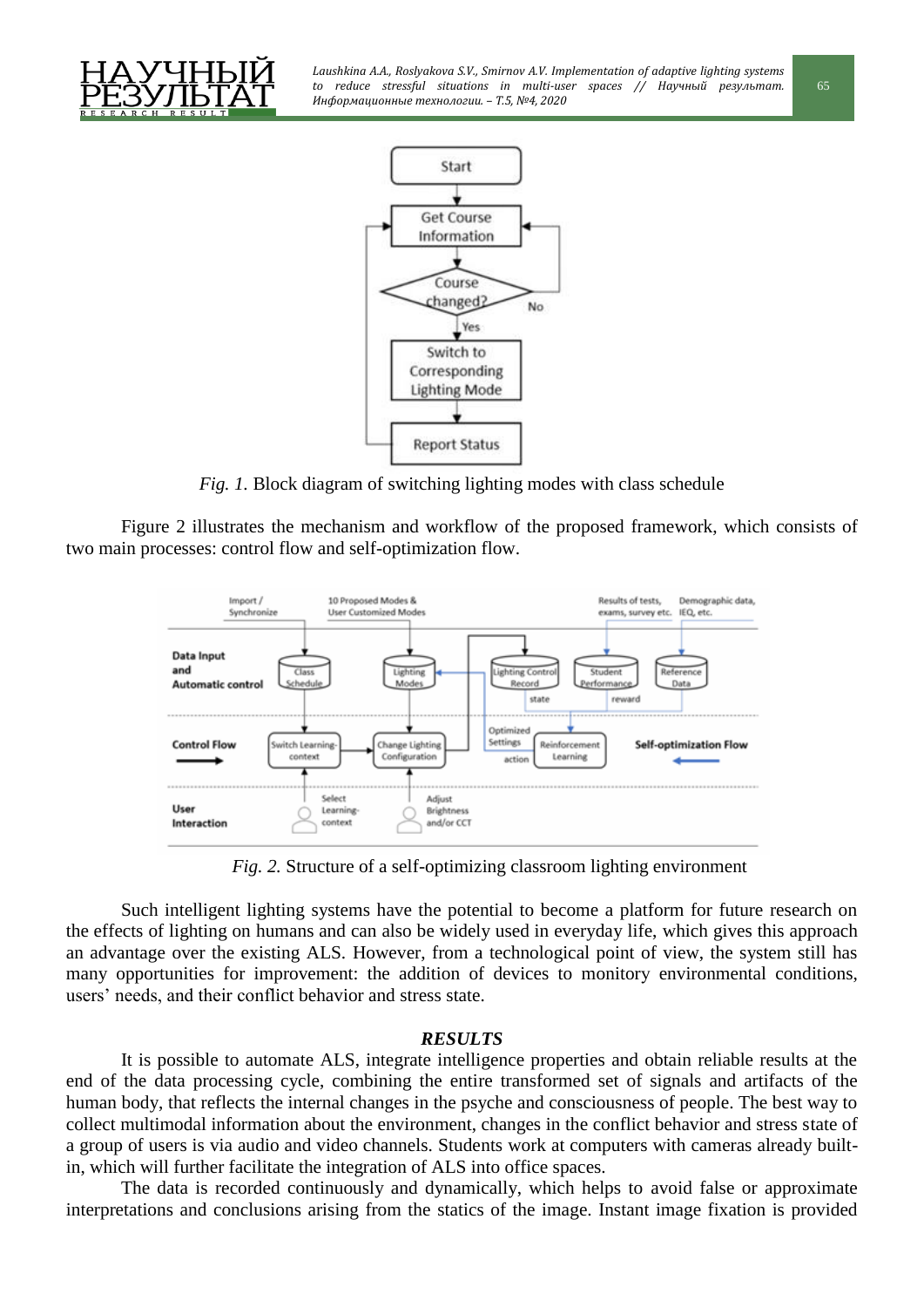

with the ability to measure individual trainees' facial expression traits, reflecting various emotional and mental states of the person. The method of assessing the condition using audio and video channels is safe and painless for users. Based on the data obtained from the audio and video channels it is proposed to create a matrix of conflict behavior and stress states of people. This matrix is planned to be imposed on the matrix of the developed light modes that correspond to basic psychoemotional states, thereby teaching the system. It is suggested to use the following lighting modes:

- 1. "Standard" 300 lux, 4000 K
- 2. "Focus on the board" 1000 lx, 4000 K and darkened audience lighting 300 lx, 3800 K
- 3. "Board" 300 lux, 4000 K classroom lighting is completely off
- 4. "Concentrate" 1060 lux, 5800 K
- 5. "Activation" 675 lux, 6500 K
- 6. "Relaxation" 325 lx, 3500 K
- 7. "Maximum relaxation" 275 lux, 3500 K.

Light modes in Intelligent Multiuser Adaptive Workspace System (IMAWS) are programmed based on luminaires with two types of LEDs with standard values of correlated color temperature (2700 and 6000 K). In the fu-ture, this will simplify the integration of the developed ALS with luminaires of any manufacturers. ALS offers the optimal lighting mode considering the dynamically changing environment and user states. The described ALS will work according to the scheme in Figure 3.



*Fig. 3.* Functional diagram of the developed IMAWS

- 1 microprocessor control unit;
- 2 speaker;
- 3 microphone;
- 4 projector;
- 5 dome video camera;
- 6 directional video camera;
- 7 Wi-fi module;
- 8 microcontroller;
- 9 room light sensor;
- 10 room temperature sensor;
- 11 indoor humidity sensor;
- 12 indoor carbon dioxide sensor;
- $13$  LD display;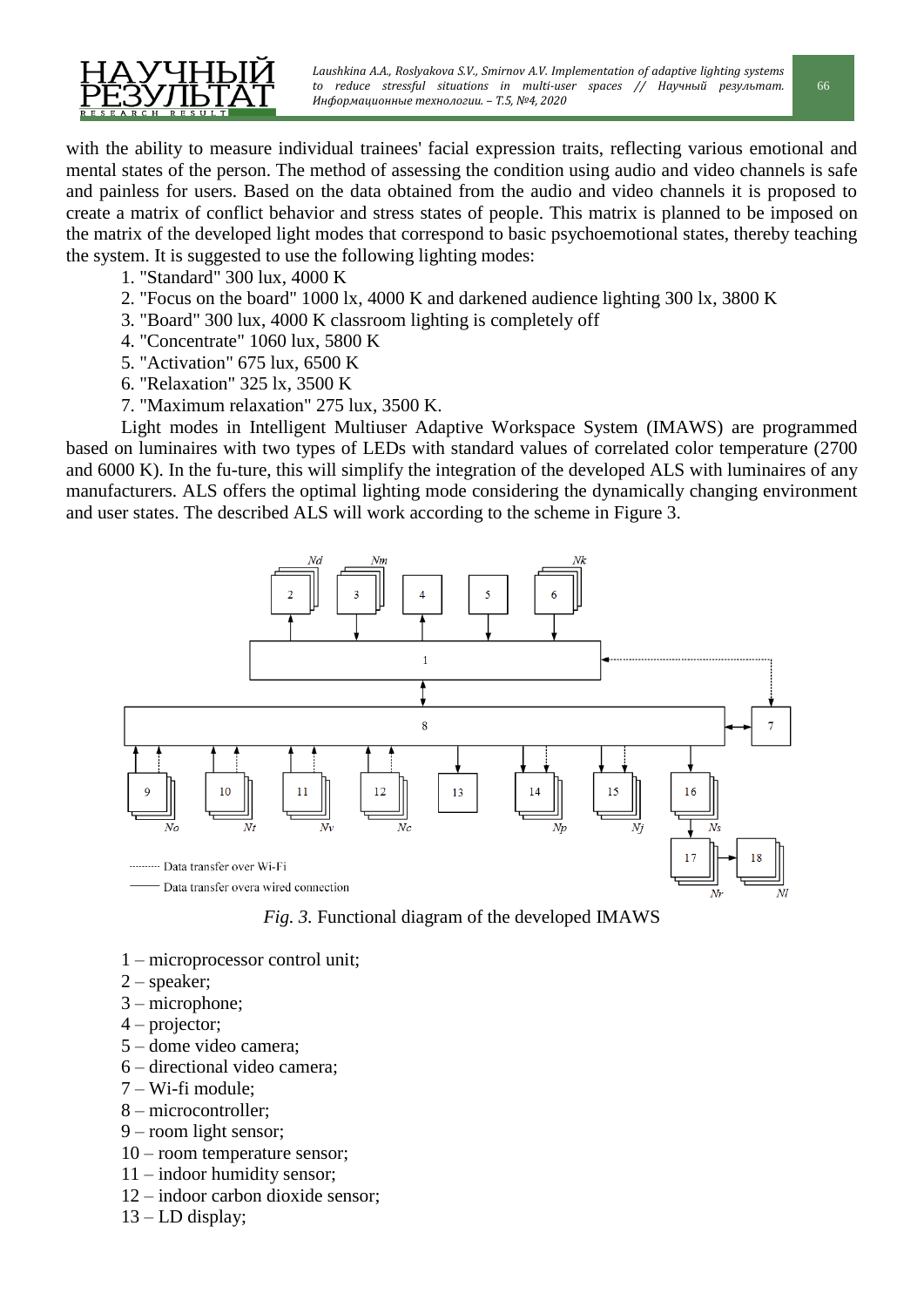

- 14 partition control module;
- 15 shutter control module;
- 16 light control module;
- 17 lamp driver;
- 18 LED lamps;

When the trainee is in the classroom at the workplace, multi-modal information necessary for further psycho-emotional assessment of the trainees is collected by the microprocessor control unit 1, using the dome video camera 5, directional video camera 6 and microphone 3. Abiotic environmental parameters in the room are also accumulated with the data obtained from sensors of illumination 9, temperature 10, humidity 11, carbon dioxide 12. The data obtained are analyzed in the microcontroller 8 and transmitted through the Wi-Fi module 7 by wireless connection to the microprocessor control unit 1, and duplicated by wired connection in order to improve noise immunity and stability of the system from external influences.

After receiving data from the microprocessor 8, the microprocessor control unit 1 makes the system analysis with the help of the algorithms in the unit memory, and gives the command to the executive modules, namely to the partition control modules 14, shutter control modules, and light flux control modules 16. The command received from the microprocessor control unit 1 is transmitted to the actuating elements through the microcontroller 8 with the help of the Wi-Fi unit 7 and is duplicated by the wired connection.

Upon receipt of the executive command from the microprocessor control unit 1 to the partition control module 14, the separation of the workspace by raising or lowering the acoustic partitions, thereby personalizing the workplace depending on the preference of the trainee.

When receiving the executive command from the microprocessor control unit 1, the blinds control module 15 regulates the natural light entering the classroom. The light control module 16 works together with it, the control signal from it is formed on the basis of the executive command received from the microprocessor control unit 1, then it is transferred to the lamp drivers 17 and goes to the LED-lamps 18 by means of wire connection. Depending on the current psycho-emotional state of the trainee it is possible to change such parameters of artificial light as color temperature and luminous flux, thereby adapting to each trainee in the room.

### *DISCUSSION*

Having analyzed articles and patents, recommendations were formulated for improving multi-user adaptive lighting systems:

1. Considering the advantage of big data and machine learning, it is possible to optimize and train multi-user adaptive lighting systems, which can then automate the entire process of interaction between the user and the lighting environment.

2. It is necessary to take into account the psychoemotional state of users based on multimodal information and the regulation of light characteristics that affect the level of conflict behavior and stress states of users.

3. Development and implementation of multi-user adaptive lighting systems should contribute to changing the environment not to disrupt the everyday life and work of other people. ALS will reduce the number of conflicts when choosing and setting various lighting modes. The system will help to:

1) compromise in the choice of lighting to resolve the current situation, as well as reduce the number of future conflicts,

2) compare activities and group activities by zones using light,

3) choose lighting mode as a result of negotiations.

It is important to note that the acknowledgment of conflicts and their resolution should be left to the discretion of the user.

An open issue when building intelligent adaptive lighting systems is control, taking into account user conflicts in lighting preferences. The problem of reading multimodal information about users, data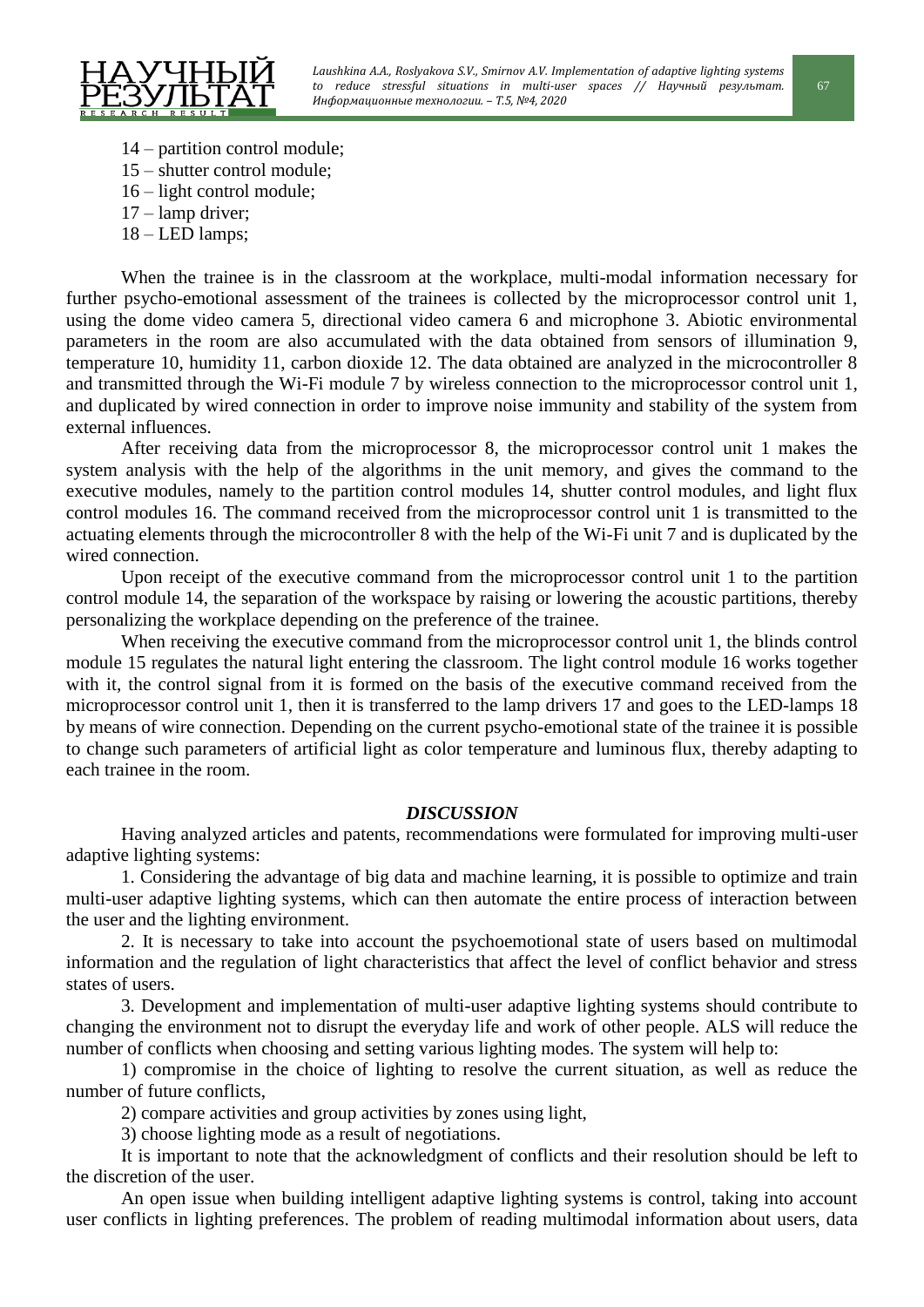about the external environment, and tracking the dynamics of conflict behavior in a multi-user space and changes in stress states of individual users remains unresolved.

Having analyzed the developed adaptive lighting systems, features and limitations were identified.

These limitations can be eliminated using artificial intelligence methods – machine learning, computer vision and expert systems. To determine conflict behavior and stressful situations, it is proposed to analyze data from audio and visual communication channels based on:

1) audio data – by assessing the intensity, speed of speech, frequency of the main tone, voice harmonization, and identifying non-verbal sounds (clatter, sighs, pauses). It is planned to use a set of methods, including digital filtering, fast Fourier transform, pitch extraction, wavelet analysis of noise signals, and neural network classification.

2) video data – it is planned to use an algorithm for image detection based on one of the architectures of convolutional neural networks (YOLO, SSD, Faster-RCNN). To assess the change in the position of human limbs in space and time, it is proposed to use the OpenPose system, which allows to determine the coordinates of body key points in real-time. To localize people in the room-coordinate system, use the augmented reality markers of the Aruco family to calculate the room rotation matrix in relation to the image plane.

## *CONCLUSIONS*

An analysis of scientific publications and data on the topic of non-visual (biological) effects of visible light on the human body in adaptive lighting systems was performed. Based on the analysis of methods and means of the developed adaptive lighting systems, their features and limitations were identified. A set of methods was proposed to analyze the psycho-emotional state of a group of users. To determine the user conflict behavior and stressful situations, it is proposed to analyze the data of audio and visual communication channels.

At the moment, this is the most optimal set of methods to analyse conflict behavior and stress states of a group with the subsequent integration of this information into ALS. Such systems will help to adjust light settings in real-time based on multimodal information about the environment and psychoemotional state of users.

## **References**

1. D. Pavlov, D. Ivanov, and V. Petrov, "Energy-efficient biodynamic lighting for use in scientific and educational institutions," Second Balkan Light Junior Conference 2019. (Balkan Light Junior), Plovdiv, Bulgaria, 2019, pp. 1-4, DOI: 10.1109 / BLJ.2019.8883566.

2. Byun, J.; Hong, I.; Lee, B.; Park, S. Intelligent household LED lighting system considering energy efficiency and user satisfaction. IEEE Trans. Consum. Electron. 2013, 59, 70–76.

3. Chen, Y.; Sun, Q. Artificial intelligent control for indoor lighting basing on person number in classroom. In Proceedings of the 2013 9th Asian Control Conference (ASCC), Istanbul, Turkey, 23–26 June 2013; IEEE: Piscataway, NJ, USA, 2013; pp. 1–4.

4. Barrett, P.; Davies, F.; Zhang, Y.; Barrett, L. The impact of classroom design on pupils' learning: Final results of a holistic, multi-level analysis. Build. Environ. 2015, 89, 118–133.

5. Smolders, K.C.H.J.; de Kort, Y.A.W. Bright light and mental fatigue: Effects on alertness, vitality, performance and physiological arousal. J. Environ. Psychol. 2014, 39, 77–91.

6. Статья D. M. Berson, F. A. Dunn, and M. Takao, "Phototransduction by retinal ganglion cells that set the circadian clock,‖ Science, vol. 295, no. 5557, pp. 1070–1073, February 2002.

7. International Commission on Illumination Commission URL: http://cie.co.at/publications/positionstatement-non-visual-effects-light-recommending-proper-light-proper-time-2nd (accessed 12.11.20).

8. S V Roslyakova et al 2020 Possibilities to integrate wearable biomonitoring sensors into adaptive lighting systems. IOP Conf. Ser.: Mater. Sci. Eng. 944 012029

9. Fabio, B.; Chiara, B.; Ornella, L.R.; Laura, B.; Simonetta, F. Non Visual Effects of Light: An Overview and an Italian Experience. Energy Procedia 2015, 78, 723–728.

10.N. Wessolowski, H. Koenig, M. Schulte-Markwort, C. Barkmann. The effect of variable light on the fidgetiness and social behavior of pupils in school. Journal of Environmental Psychology Volume 39, September 2014, Pages 101-108.